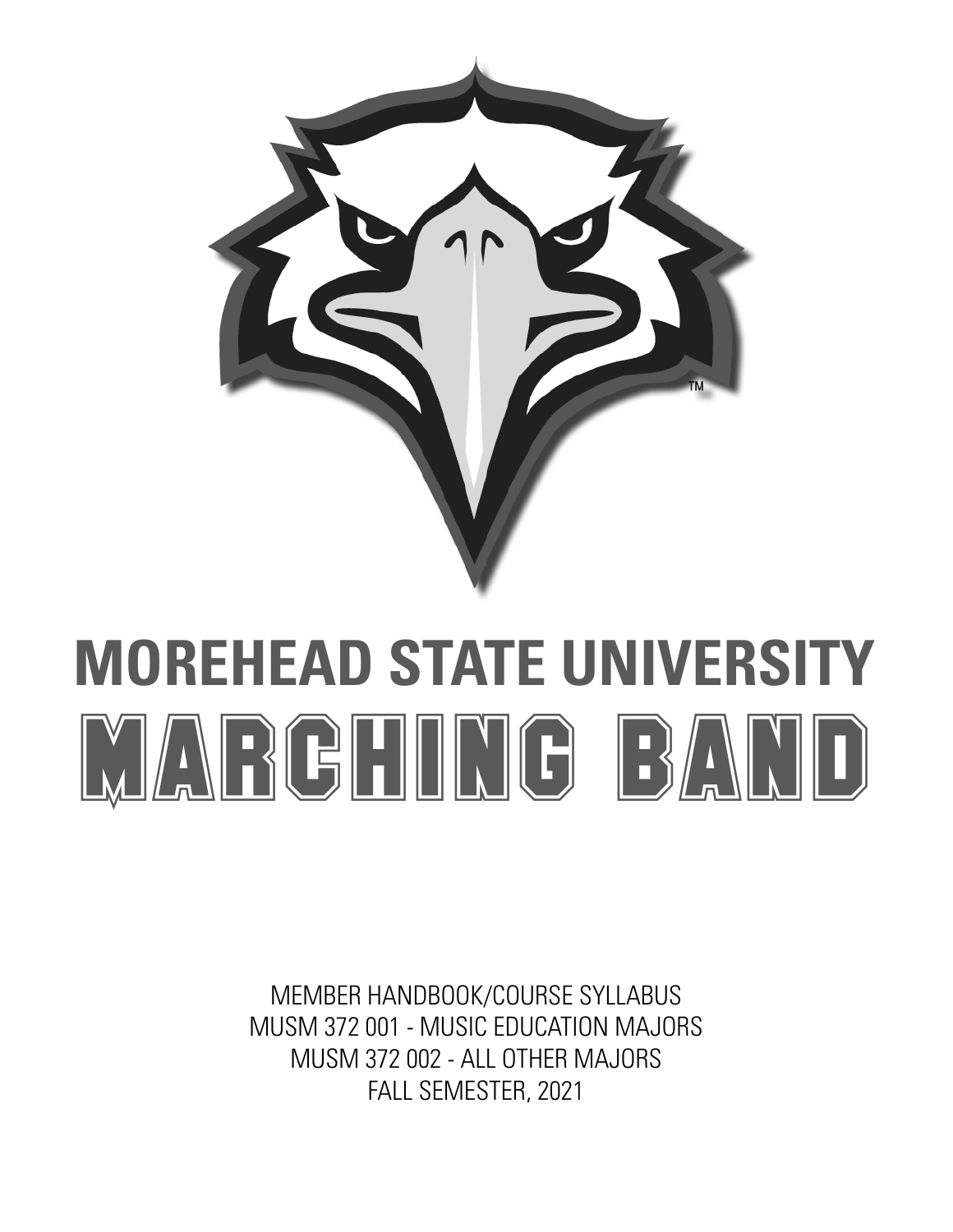

It'll be important for you and for the band that you always have the latest information. To that end, we've created a number of ways for you to stay informed:

Facebook - search for **MSMB 2021** on Facebook and request to join the group page. The purpose of this page will be to share announcements and member resources.

Remind - text **@msueagles** to **81010**. You will then be able to receive text announcements. If you have never used Remind before, you will be prompted to provide your full name - please respond properly. These important reminders will serve a variety of purposes for our band.

Email - we have the MSU email address of every member registered for the course and will use them periodically to distribute important announcements. It will be important for you to check your MSU email account regularly throughout the season.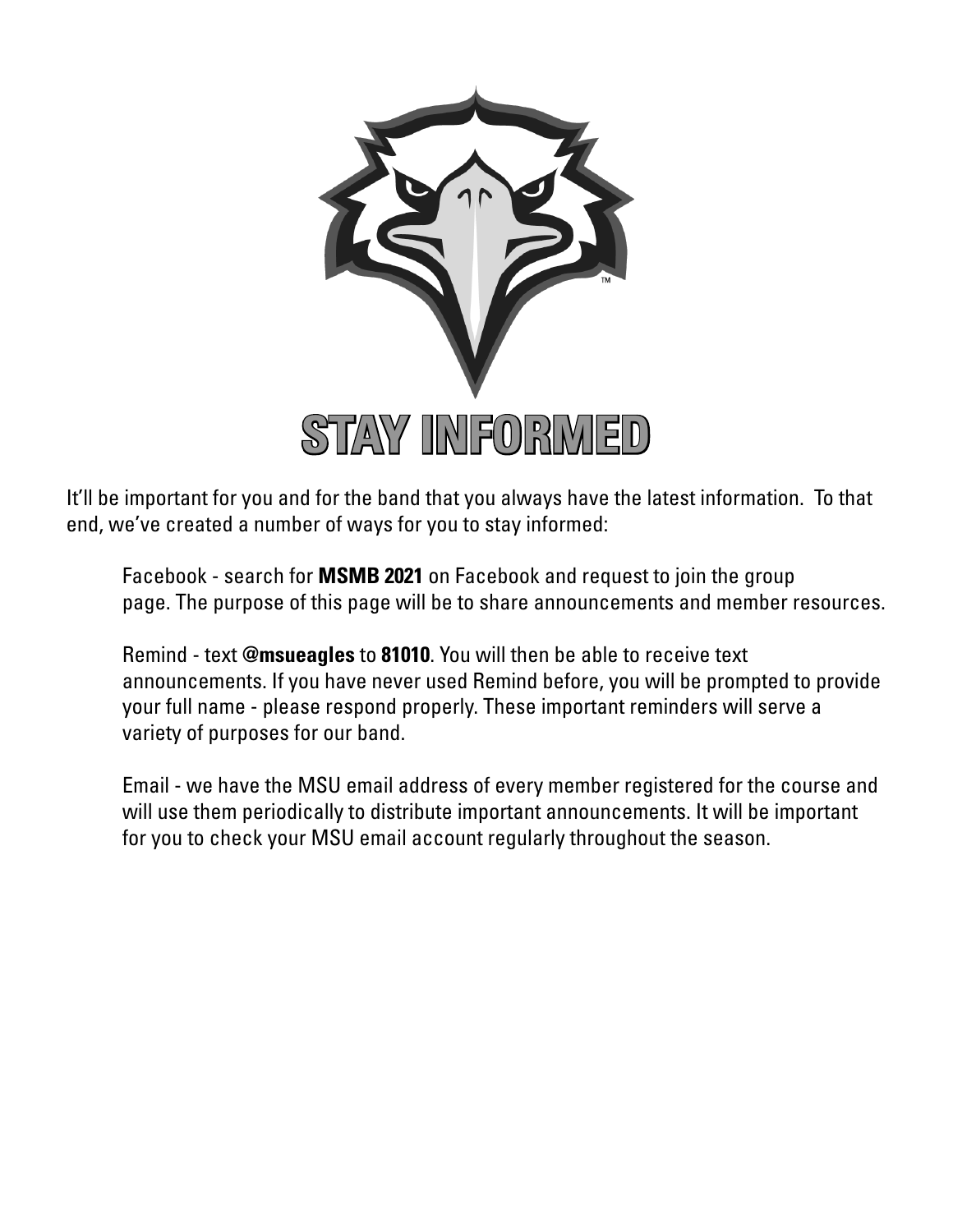

**Our Staff**

Dr. DuWayne Dale **Director of Bands**

Dr. Brian S. Mason **Coordinator of Percussion**

Dr. Ben Cantrell **Percussion Instructor**

Mrs. Kathy Gancio **Band Office Secretary**

> Mr. Robbie Arnold **Guard Instructor**

Mr. Remy Besson Mr. Derek Easterling **Graduate Assistants**

Nicholas Brewer Marcie Walker **Assistants to the Director**

> Mr. Dave Henderson **Music Arranger**

> > Mr. Tony Deyo **Drill Writer**

UNIVERSITY BANDS MOREHEAD STATE UNIVERSITY 115 Baird Music Hall MOREHEAD, KY 40351 (606) 783-2486 http://www.moreheadstate.edu/bands Band Members,

 I can't begin to relay to you how excited I am to welcome you back for fall 2021! After the trials and tribulations of nearly a year and a half of dealing with COVID, the fact that fall 2021 appears to be "back to normal" is as much a relief as it is joyful. I know that, together, we will ensure a return to exceptional live performances this year. This handbook/course syllabus will help familiarize you with the expectations of your membership in the MSU Marching Band. Be sure to tell everyone you know about all of our performances this season — nothing beats having a huge and engaged crowd at our performances!

 For those who are first-time members—**WELCOME!** I speak from personal experience when I say that you will treasure the friends and memories you make as a part of this ensemble for a lifetime. For the returning veterans - **WELCOME BACK!** As always, I will rely on your experience and leadership a great deal and will look to you to provide the model for those things which we strive to achieve together. I will rely on you even more heavily this year, as not only will our band be a new experience for our incoming freshmen and transfers, but "normal" operations of the band will also be a new experience for those who joined us in 2020. I know that with your help, we will quickly hit our stride and get back into the groove!

 Above all else, I want the MSMB to be a valuable experience for every member. I want you to grow as both people and performers and to acquire skills that will serve you well wherever life takes you after Morehead State. For our music education majors, I also want this ensemble to be an important part of your training to become teachers and to provide you with practical strategies for working with your own students in the future. Having an ensemble that can achieve these things won't happen by accident, nor will it happen because you or I hope for it—it will happen because we planned for it and did whatever it took to make it happen. Let's get started!

All my best,

Dr. DuWayne C. Dale Morehead State University Director of Bands Assistant Professor of Music / Full Graduate Faculty dcdale@moreheadstate.edu www.dcdale.com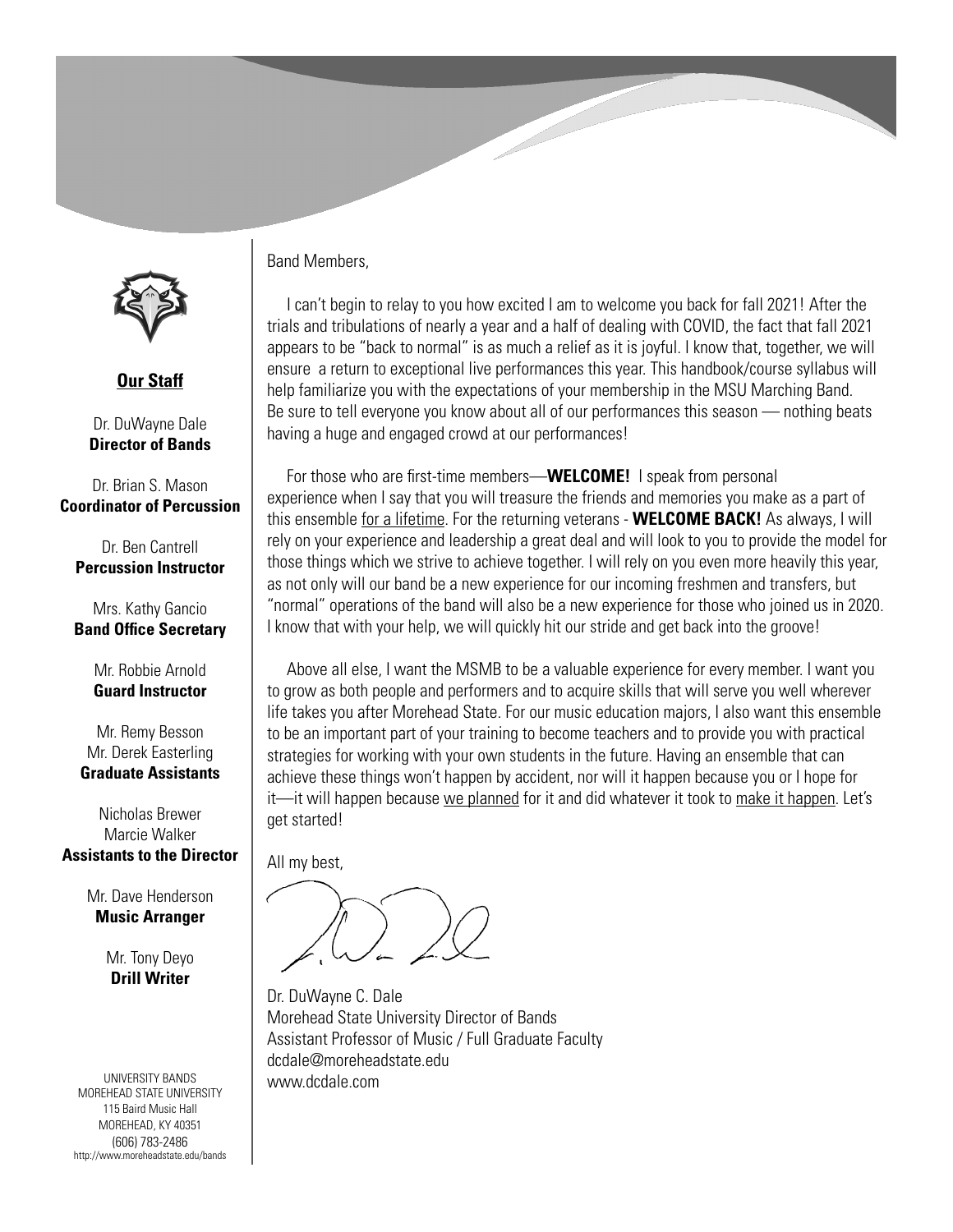

**MOREHEAD STATE**<br>U N I V E R S I T Y

| Instructors:                | Dr. DuWayne C. Dale, Director of Bands/Asst. Prof. of Music - 114 Baird Music Hall<br>dcdale@moreheadstate.edu, 3-2485                                                                                                                                                                                                                                                                                                                                                                                                                                                                                                                                                                                                                                          |
|-----------------------------|-----------------------------------------------------------------------------------------------------------------------------------------------------------------------------------------------------------------------------------------------------------------------------------------------------------------------------------------------------------------------------------------------------------------------------------------------------------------------------------------------------------------------------------------------------------------------------------------------------------------------------------------------------------------------------------------------------------------------------------------------------------------|
|                             | Dr. Brian S. Mason, Interim Associate Dean, School of Creative Arts - 106 Baird Music Hall<br>b.mason@moreheadstate.edu, 3-2474                                                                                                                                                                                                                                                                                                                                                                                                                                                                                                                                                                                                                                 |
|                             | Dr. Ben Cantrell, Visiting Assistant Professor, Percussion - 124 Baird Music Hall<br>wbcantrell@moreheadstate.edu, 3-2402                                                                                                                                                                                                                                                                                                                                                                                                                                                                                                                                                                                                                                       |
|                             | Office hours as posted or by appointment                                                                                                                                                                                                                                                                                                                                                                                                                                                                                                                                                                                                                                                                                                                        |
| <b>Class Meeting Times:</b> | 4pm-5:45pm M/W, 4pm-7pm F (1 credit).<br>Other rehearsal times (including alterations to the typical schedule) are located on the MSU Marching Band<br>Calendar. Saturday performances, required marching band technique clinics and other events are also<br>published on the calendar found here (and on our Facebook page): https://goo.gl/UUShjX                                                                                                                                                                                                                                                                                                                                                                                                            |
|                             | Until Homecoming (10/16) all percussion will have a weekly sectional-these are required rehearsals.<br>Following Homecoming, there will be no further sectionals. Percussionists should refer to the Google<br>calendar for all full band rehearsal dates and times. Sectional dates are are also listed on the caledar overview<br>later in this document.                                                                                                                                                                                                                                                                                                                                                                                                     |
|                             | Winds/Color Guard members may be required to attend called sectional rehearsals, no more than one per<br>week, between August 19 and October 16 in preparation for Blue and Gold, Homecoming, and our State<br>Quarterfinals Exhibition. These may be scheduled by our Color Guard Instructor or color guard section leader<br>(with Director approval).                                                                                                                                                                                                                                                                                                                                                                                                        |
| <b>Class Objectives:</b>    | To provide students with a foundation in the basics of advanced marching band rehearsal techniques.<br>To prepare students for experiences as leaders, performers, and directors involved with a school marching band.<br>To provide students with appropriate and relevant examples of marching band repertoire and drill.<br>To develop a means of self-improvement through instructor-guided self-analysis.<br>To provide opportunities for all MSU students to engage in traditional marching band experiences.<br>To foster positive university, local, and regional community relationships through service to all of these areas.<br>To promote MSU; recruit students to the MSU Music Unit; foster good will across campus, and to enhance campus life. |
| <b>Attendance:</b>          | All rehearsals, performances, and marching band technique clinics are mandatory. Specific absence and<br>tardiness policies as well as reporting procedures can be found in greater detail later n this document.                                                                                                                                                                                                                                                                                                                                                                                                                                                                                                                                               |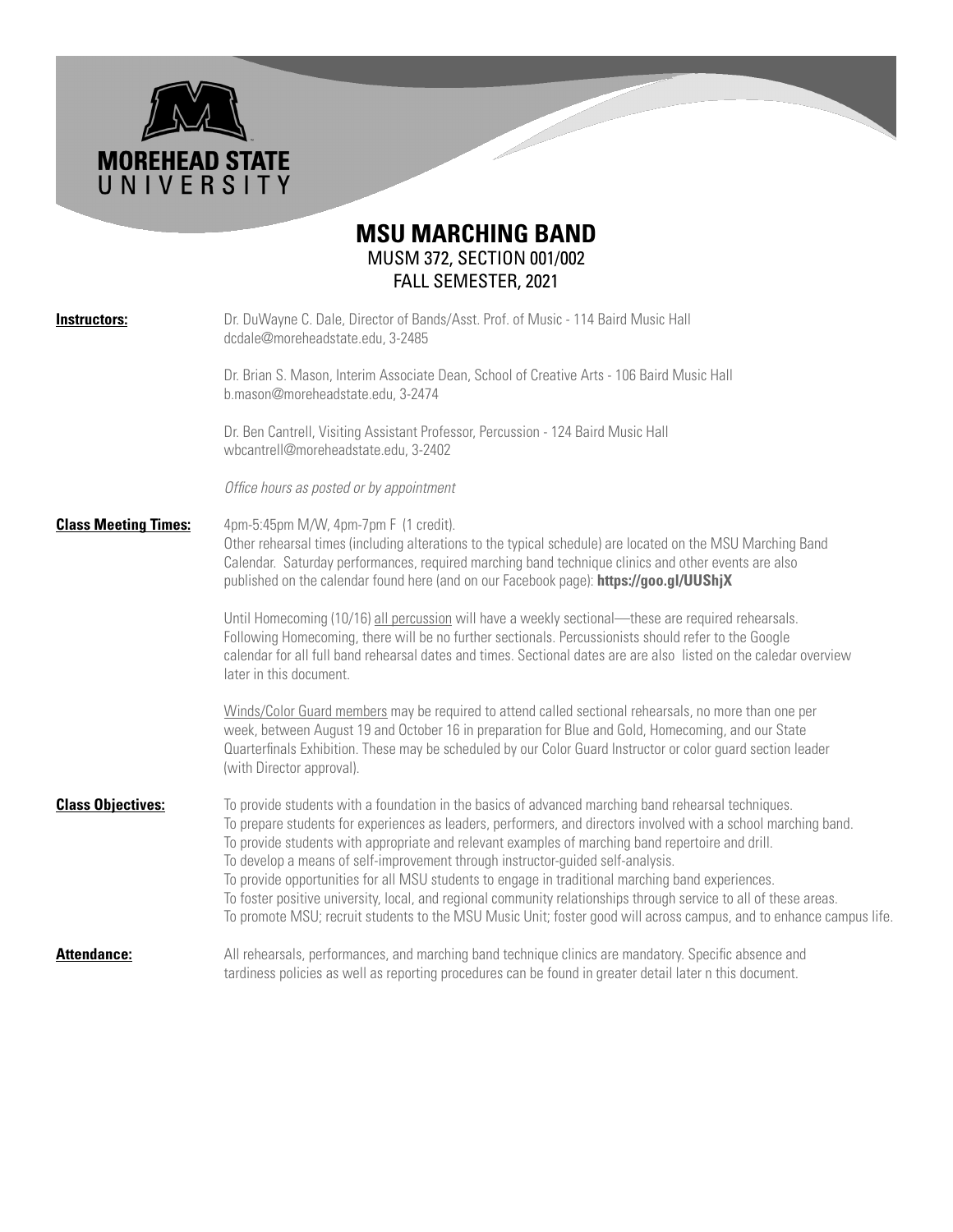**Supplies:** Instrument/flag equipment, uniform, flip folder (winds only), music (winds/percussion), related instrumental supplies (oil, grease, reeds, stick tape, etc.—anything needed for proper instrument function), Ultimate Drill Book subscripton, and a pencil are required course supplies.

**Specific Percussion** All music, sticks, mallets, drum heads, and instruments will be provided. Percussion members are **Equipment Info:** responsible for maintaining and servicing all equipment. General repair and maintenance supplies will be provided. Damage to the instrument requiring repairs due to negligence and/or abuse by the student are the responsibility of the student; any costs due to these circumstances are the responsibility of the student. All equipment must be cleaned, repaired (if necessary), and turned in immediately following the final performance of the marching band season.

**University Policies:** All University students fall under the quidelines set forth by University policy. These policies are clearly outlined in the General Catalog. Students should be aware of this book, especially the alcohol, hazing, and sexual harassment policies.

**Classroom Environment:** Illegal: firearms or any other weapons, alcohol, illegal drugs, and drug related items. Tobacco products, and spit-cups are not permitted. Mobile devices must be placed on "silent" and stowed (during music rehearsals - mobile devices will be used for learning drill). Behavior that disrupts the learning environment is strictly forbidden.

**Academic Honesty**: All students at Morehead State University are required to abide by accepted standards of academic honesty. Academic honesty includes doing one's own work, giving credit for the work of others, and using resources appropriately. Guidelines for dealing with acts of academic dishonesty can be found in the academic catalog.

**ADA Statement:** Students with disabilities are entitled to academic accommodations and services to support their access and safety. The Office for Disability Services in 109-J Enrollment Services Center coordinates reasonable accommodations for students with documented disabilities. Although a request may be made at any time, services are best applied when they are requested at or before the start of the semester. Please contact Disability Services at 606-783-5188 or e.day@moreheadstate.edu or visit their website at www.moreheadstate.edu/disability

**Campus Safety:** Emergency response information will be discussed in class. Students should familiarize themselves with the nearest exit routes in the event evacuation becomes necessary. You should notify your instructor at the beginning of the semester if you have special needs or will require assistance during an emergency evacuation. Students should familiarize themselves with emergency response protocols at: www.moreheadstate.edu/emergency

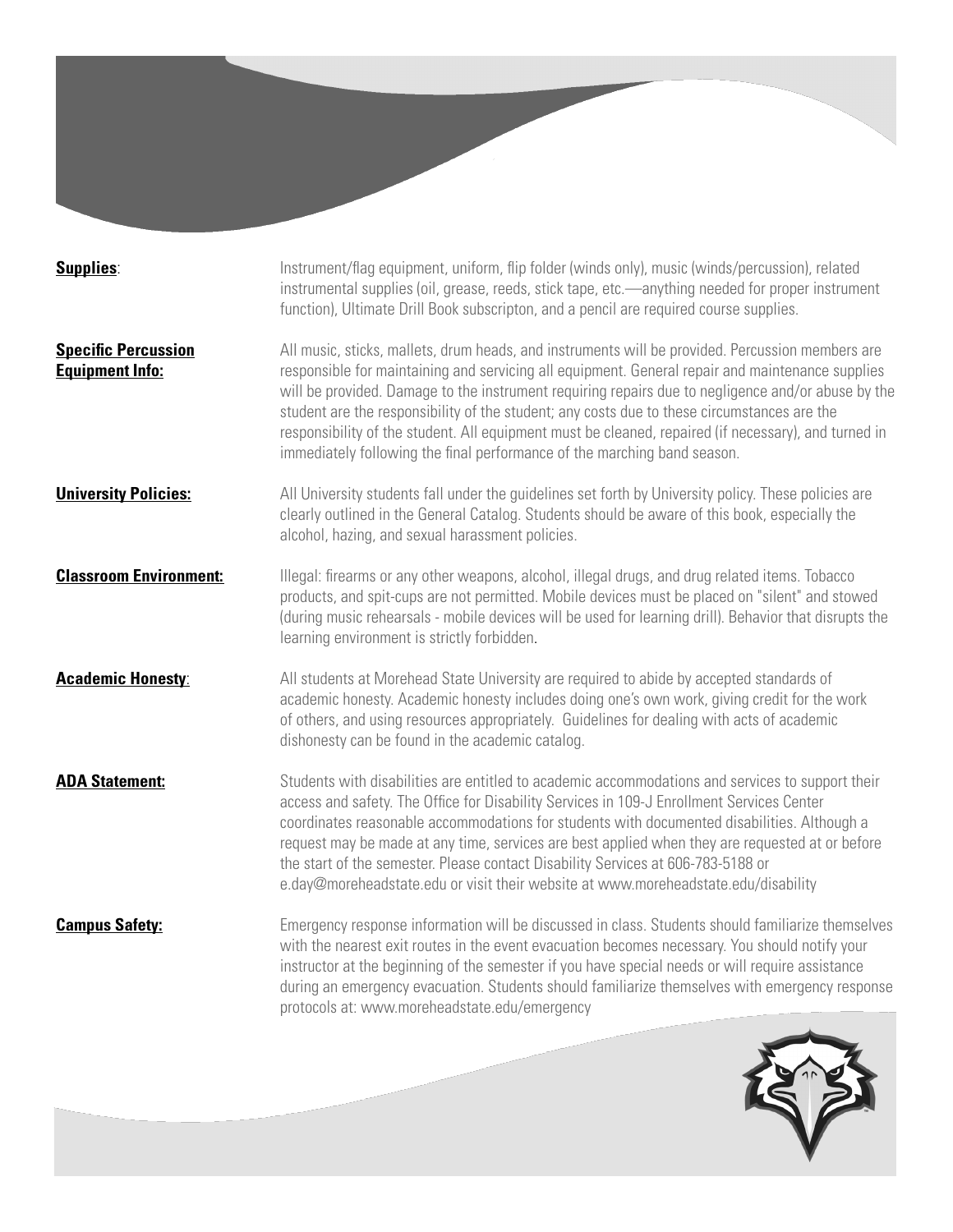

# **MEMBERSHIP OVERVIEW**

Membership in the Morehead State Marching Band (refered to as the "MSMB") is open to all MSU students who play a wind or percussion instrument or have color guard experience. All instrumental music education majors and instrumental music scholarship recipients are required to participate in the marching band during the fall semester every year until graduation. Rehearsals begin with Early Week and continue throughout the semester. Every member is expected to adhere to the expectations, guidelines, and procedures outlined in this document and will be expected to submit the handbook/syllabus contract form as a condition of membership.

The marching band is operated through the Department of Music, Theatre, and Dance. Our band staff consists of Department of Music, Theatre, and Dance faculty, graduate assistants, and student staff members. The instrumentation of the marching band consists of wind and percussion instruments as well as select electronic instruments (keyboards, synths, electric bass, etc.) The color guard are members of the band who use various equipment and dance technique to enhance the visual aspect of a performance.

Marching band is listed in the official course offerings as a course offered by the Department of Music, Theatre and Dance; School of Creative Arts; and the Caudill College of Arts, Humanities and Social Sciences:

 MUSM 372/672 Section 001 = Music Education majors Section 002 = Any other major

All band members are required to register for the appropriate course and section. For winds and percussion, the only prerequisite is adequate prior experience playing an instrument; no previous marching experience is required. Color guard members must have had previous guard experience prior to enrolling in the course and will be expected to demonstrate adequate skill before appearing on field for performance. Student staff members are considered full members of the marching band and must be enrolled in the course as well.

> *The MSU Marching Band does not discriminate membership on the basis of gender, religion, race, national origin, or any other area covered under Title VII of the Civil Rights Act of 1964.*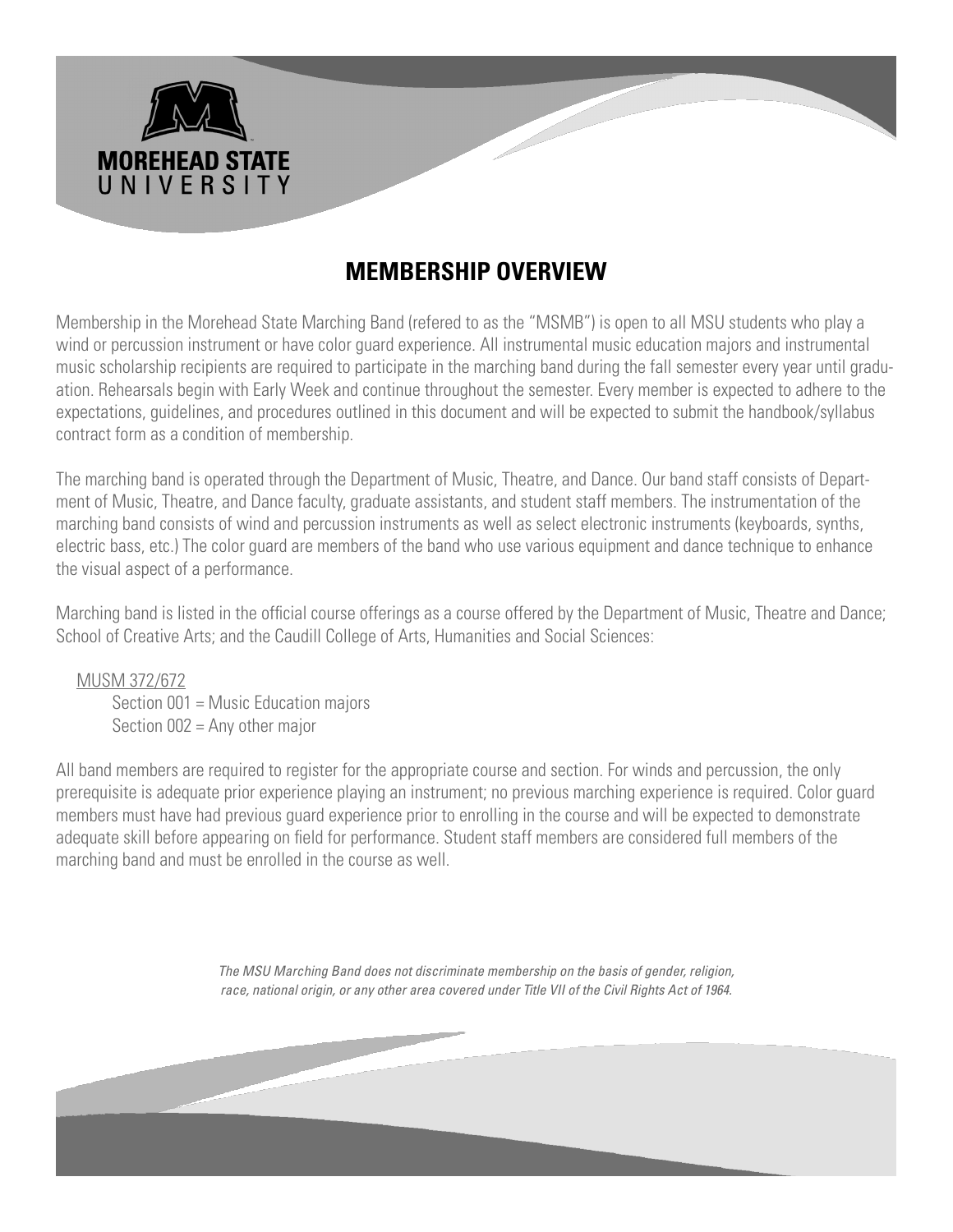

## **OUR MISSION**

The Morehead State University Marching Band exists to fulfill a number of vital roles for our university and the students we serve:

## FOR OUR UNIVERSITY

- The MSMB represents Morehead State; the Department of Music, Theatre and Dance; and the MSU band program every time the band appears in public—our mission is to consistently exemplify the excellence inherent in our department and university
- The MSMB is a vital and highly visible part of a multi-faceted recruitment strategy to bring students of exceptional talent and extraordinary potential to Morehead State—our mission, both as a band and as individual members, is to remain aware of this role and honor this responsibility by conveying a clear, positive message when we perform or when we speak to potential students
- The MSMB is the backbone of school spirit and esprit de corps—our mission is to consistently engage in campus life to elevate the vitality of athletic events and other important campus activities

## FOR OUR STUDENTS

- The MSMB provides an exciting and enriching opportunity for musical engagement and social involvement to the entire student body of Morehead State—our mission is to maintain an atmosphere that ensures members enjoy their participation, are able be involved in musical activity, and feel socially connected to each other and to student life at MSU
- The MSMB gives members who are music education majors an exemplar model of a performance-based musical organization—our mission is to consistently demonstrate strategies and approaches for the successful operation of such an organization and to engage future music educators in all logistical and instructional activities so that they may adapt and employ these techniques in their future careers

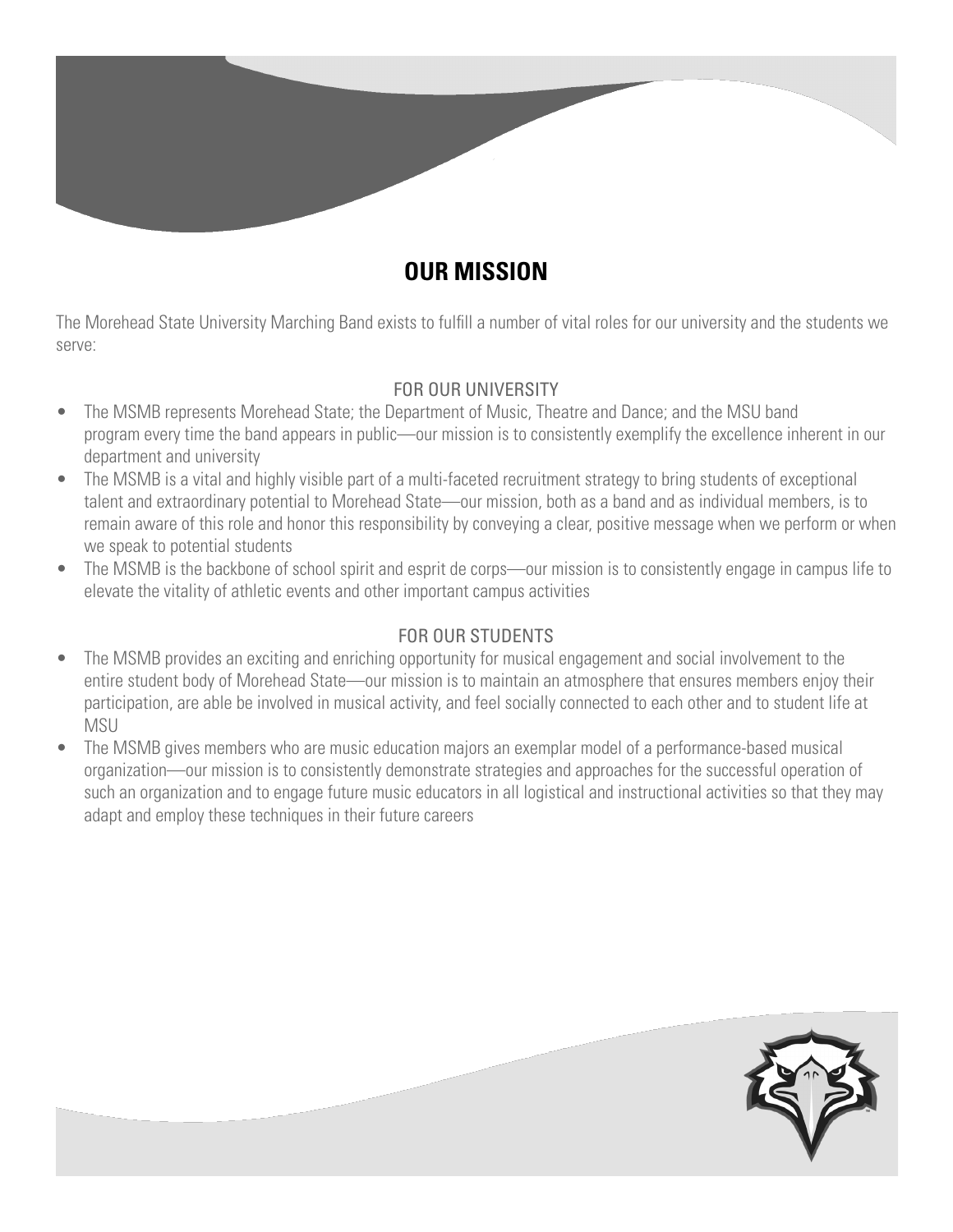

# **WHO'S WHO IN THE MSU MARCHING BAND?**



Dr. Dale is Director of Bands and an Assistant Professor of Music at Morehead State University. He is the administrator and coordinator of all facets of the University Bands. In addition to leading the MSU Marching Band, he is the conductor of the Symphonic Winds and teaches courses in Instrumental Conducting and Music Education. Dr. Dale is a proud MSU alumnus (BME '98, MM '07). For more info, visit dcdale.com.



## **Dr. Brian S. Mason, Percussion Coordinator**

Dr. Mason is Interim Associate Dean of the School of Creative Arts at Morehead State University. His responsibilities with the marching band include percussion instruction, staffing, and scheduling; percussion equipment management; and he writes the percussion show book. Dr. Mason also collaborates with the Director on show design and development, recruitment, and full band instruction.



## **Dr. Ben Cantrell, Percussion Instructor**

Dr. Cantrell is Visiting Assistant Professor of Percussion at Morehead State University. His responsibilities with the marching band include percussion instruction as well as rehearsal and game day logistics. He works closely with Dr. Mason on all aspects of our percussion studio and with Dr. Dale on rehearsal planning and execution.



## **Mr. Robbie Arnold, Color Guard Instructor**

Mr. Arnold is a 2001 graduate of Morehead State. His responsibilities include choreography and equipment work development and assisting the Director with all aspects of the MSU Color Guard (e.g., instruction, equipment management, teaching skills and cleaning work, etc.).



## **Mrs. Kathy Gancio, MSU Bands Secretary**

Mrs. Gancio assists with all facets of the administration of the band program at Morehead State University. She is responsible for the supervision of student assistants, official band mailings, budgetary requisitions and purchasing, data management, and all other daily operations of the band office.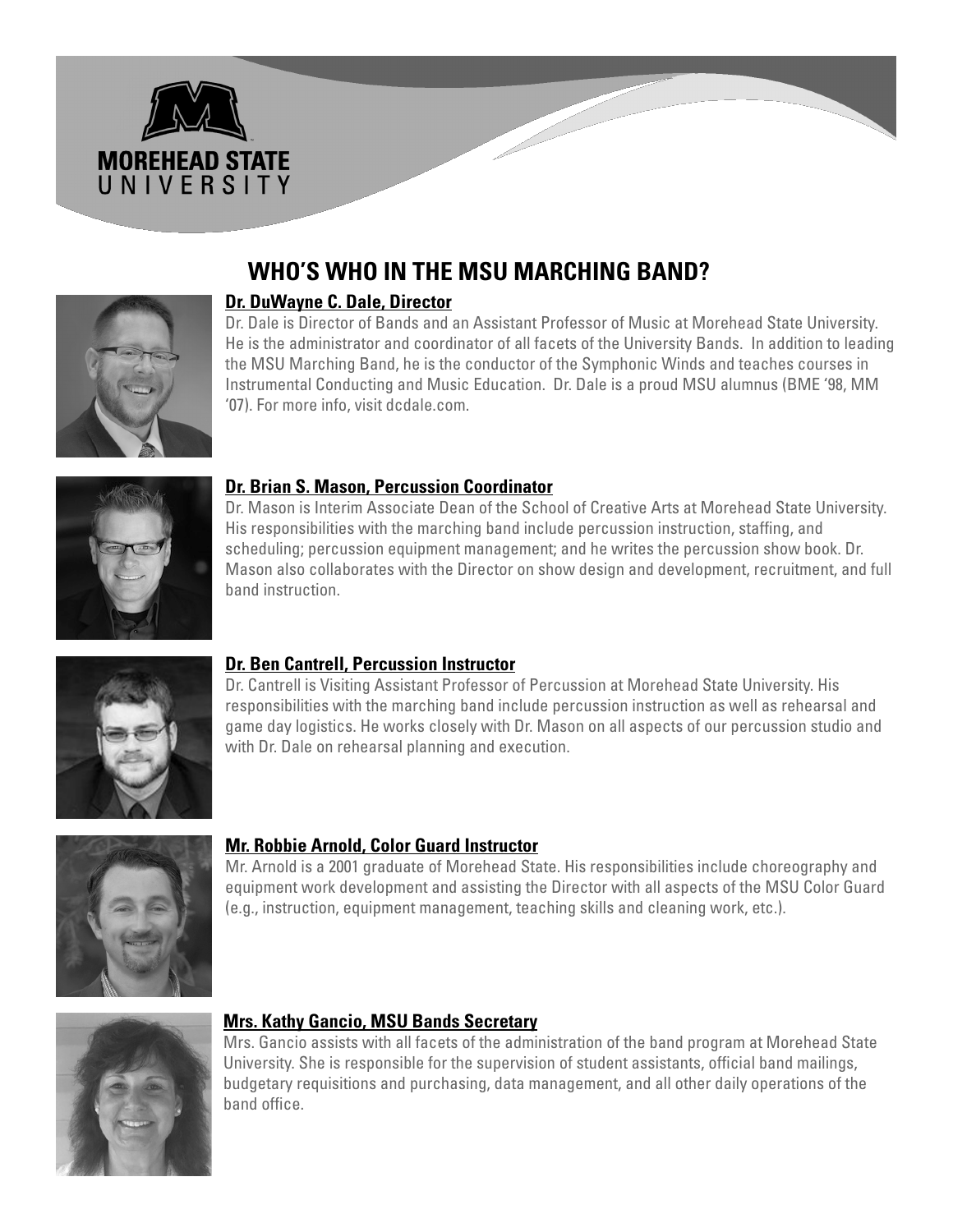# **STUDENT LEADERSHIP**





#### **Reagan Cox and Alec Yeaste, Drum Majors**

Reagan is a 2018 graduate of Henry Clay High School in Lexington, KY; and Alec is a 2018 graduate of Kings High School in Kings Mills, OH; They serve as the 2021 MSMB Drum Majors. In addition to serving as student conducters, they assist with instruction and with rehearsal logistics.

#### **Nicholas Brewer and Marcie Walker, Assistants to the Director**

Nicholas is a 2013 graduate of Hamilton Township High School in Columbus, OH; and Marcie is a 2018 graduate of Grant County High School in Dry Ridge, KY. They assist with all administrative and organizational aspects of the MSMB, assist with rehearsals and sectionals, and help to coordinate other student staff.





## **Shianne Smith, Clarinet** Shianne is a 2020 graduate of Bullitt Central

High School in Shepherdsville, KY



#### **Jimmie Hafley, Saxophone**

Jimmie is a 2018 graduate of Somerset High School in Somerset, KY







## **Andrew Blanke, Will French, and Cash Perkins, Trumpet**

Andrew is a 2018 graduate of Boone County High School in Florence, KY; Will is a 2018 graduate of th Youth Performing Arts School in Lousiville, KY; and Cash is a 2018 graduate of Minford High School in Southern, OH.

**Laura Baker, Mellophone** Laura is a 2019 graduate of Menifee County High School in Frenchburg, KY



**Dexter Kidd, Tuba** Dexter is a 2019 graduate of Pike County Central High School in Pikeville, KY



**Austin Clark, Drumline** Austin is a 2018 graduate of George Rogers Clark High School in Winchester, KY



#### **Cameron Webb, Trombone/Baritone**

Cameron is a 2018 graduate of Fairview High School in Ashland, KY

## **Derek Easterling, Color Guard**

Derek is a recent graduate of Morehead State University. He now serves as a Graduate Assistant for the Music Unit at MSU.



## **Remy Besson, Perc. Graduate Asst.**

Remy is a recent graduate of the University of Rhode Island. He now serves as a Graduate Assistant for our Percussion Studio.





#### **Benner Costa and Amanda Robinette, Front Ensemble**

Benner is a 2017 graduate of Pulaski County High School in Somerset, KY; and Amanda is a 2018 graduate of North Oldham High School in Goshen, KY

Section leaders help ensure the smooth operation of rehearsals and performances. They make sure their section adheres to policy and procedure; assist with administrative duties (e.g., attendance, music checks, and flip folder organization and management); and coordinate sectional stand features and stand seating arrangement. Should a band member have a question or concern, on or off the field, the section leader should be the first point of contact. They're here to help!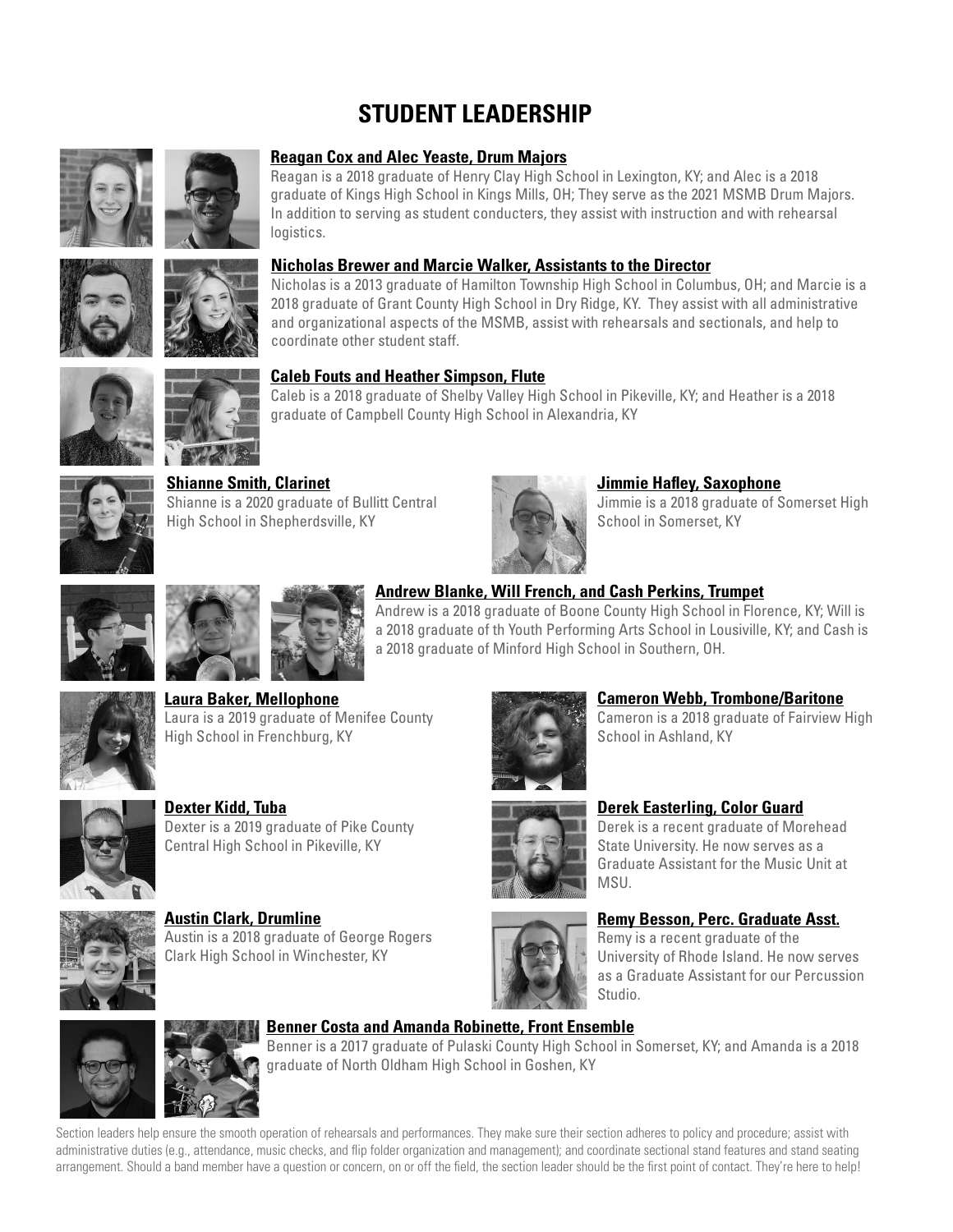

## **BAND MEMBER EXPECTATIONS**

## **GENERAL GUIDELINES**

The Morehead State University Marching Band is, above all else, a service ensemble. While it is true that an important part of our mandate is to provided spirited performances during home football games, the band is so much more. The MSU Marching Band is a highly visible representative of our university and an integral part of campus culture. The band is a powerful recruitment tool through events like the Blue and Gold Championship of Bands and regional performance trips. One of the most vital functions of our band is to serve its members. The band provides all members with a fun, social, musical activity that will enrich their undergraduate experience at Morehead State. For our music education majors, the band provides the opportunity to learn effective strategies for the instruction, management, and operation of a performance-based ensemble - an essential skill regardless of the grade level or focus area (i.e., vocal or instrumental) you aspire to for your future career. Given the nature of this ensemble and the important roles it fulfills, it is essential that each member adhere to three core tenets:

## **BE PRESENT**

This is the first and most important duty of every member. We rely on each of you and simply cannot be our best unless you are present and at your best. This means adhering to the attendance policies in this handbook, but it means even more than that. In rehearsal and performance you must be "all in." Your whole focus and energy must always be on the task at hand. This also means that in all rehearsal and performance situations you must ensure you have a clear head - states of intoxication or those in which you are suffering the after effects of intoxication cannot be allowed.

## **BE PREPARED**

Being prepared means having what you need when you need it. It also means that you should always be prepared to perform well all that falls to your role in this ensemble. Being ill-prepared instantly makes you a liability and, potentially, a detriment to our ability to successfully achieve our mission. Your friends and staff are depending on you!

## **BE PROFESSIONAL**

Given the very public nature of our ensemble, professionalism in the stands, on the field, or in a parade block should be fundamental and implicit. It is imperative that members strive to be professional in their dealings with others at all times, not just performances. This entails proper treatment of others; kind, courteous, and empathetic interactions with peers and staff; use of proper language at all times; a positive, productive attitude; and the employment of sound judgment in all matters and in every situation. Finally, professionalism implies quality performance as well. Ensuring that you are making the most musical, polished sounds possible or that your color guard work is clean and in time are inherent to professionalism.

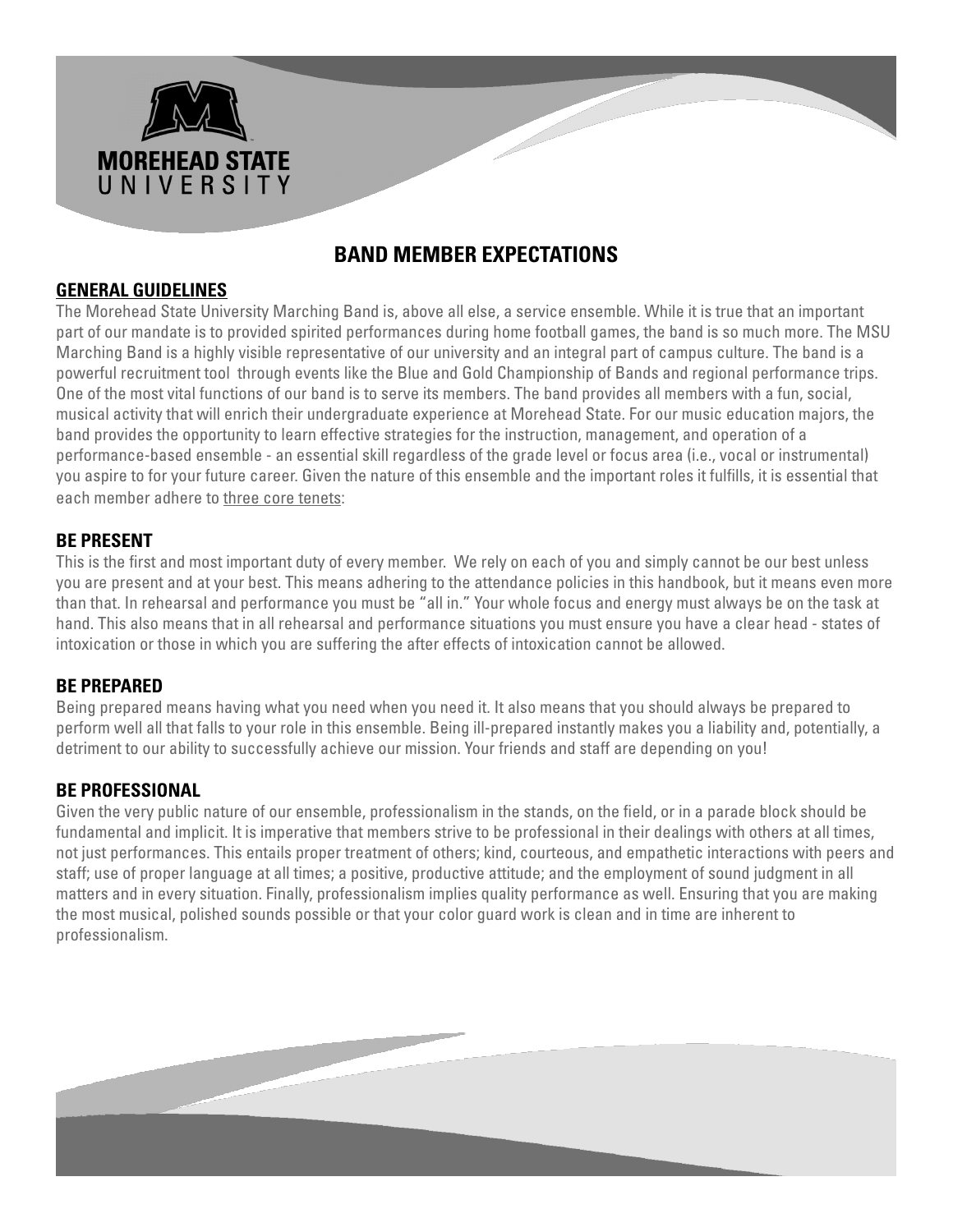## **PROCEDURES**

## **IN REHEARSAL**

- Our core tenets (BE PRESENT, BE PREPARED, and BE PROFESSIONAL) apply in all rehearsals
- The band librarian(s) will give music to section leaders for distribution to sections requests for replacement or additional copies should be submitted by the section leader to the band librarian(s) before or after rehearsal (never during)
- You will need all music (show and stands) and access to drill charts/coordinates (even if memorized) as well as your instrument/equipment and a pencil at every rehearsal - winds may find it helpful to have a music lyre specific to your instrument (available from most music dealers)
- Rehearsal time is limited, so we must be efficient avoid behaviors that impact our efficiency
- Marching rehearsals occur at the AAC practice field or Jayne Stadium should a change be needed for any reason, all members will be notified via Facebook and Remind by 3:30pm on the rehearsal day
- You are responsible for transportation to the rehearsal should you choose to drive, carpool as much as possible, enter the lot slowly, and avoid parking along the side closest to the AAC.
- Rehearsals begin officially at 4:10pm and the gates to the practice lot will close at that time
- You will be taught specific rehearsal procedures for learning and rehearsing fundamentals and drill for us to make the most of our time together, it will be important for every member to follow these procedures and maintain rehearsal etiquette

## **IN THE STANDS**

- Our core tenets (BE PRESENT, BE PREPARED, and BE PROFESSIONAL) apply in the stands
- We sit by section in the stands section leaders will specify seating within their section
- Guests are not permitted to sit within the band or in the aisle adjacent to the band ask them to sit in an adjacent section toward the 50yd line
- You will need all of your stands music in a flip folder (provided)
- Flip folders are managed by section leaders and are distributed before and collected after each rehearsal or game, though you may make arrangements with a section leader to check out a flip folder to use for personal practice - you will be financially responsible for replacement of any lost/stolen flip folders
- Section cheers and chants must be approved by the Director before they are performed in public
- Making sounds of any kind with your instrument outside of full band pep band tunes or approved sectional cheers should be avoided at all costs
- Avoid making unapproved alterations to your stands music (e.g., Baroque-esque flourish and ornamentation; melodic, harmonic, or rhythmic alteration; or octave transpositions)
- All policies pertaining to proper attire and/or the proper wearing of our uniform apply in the stands
- We will leave our area of the stands better than we found it after each game
- We will consistently support our team, dance team, and cheerleaders
- Follow instructions given by staff members and student leaders

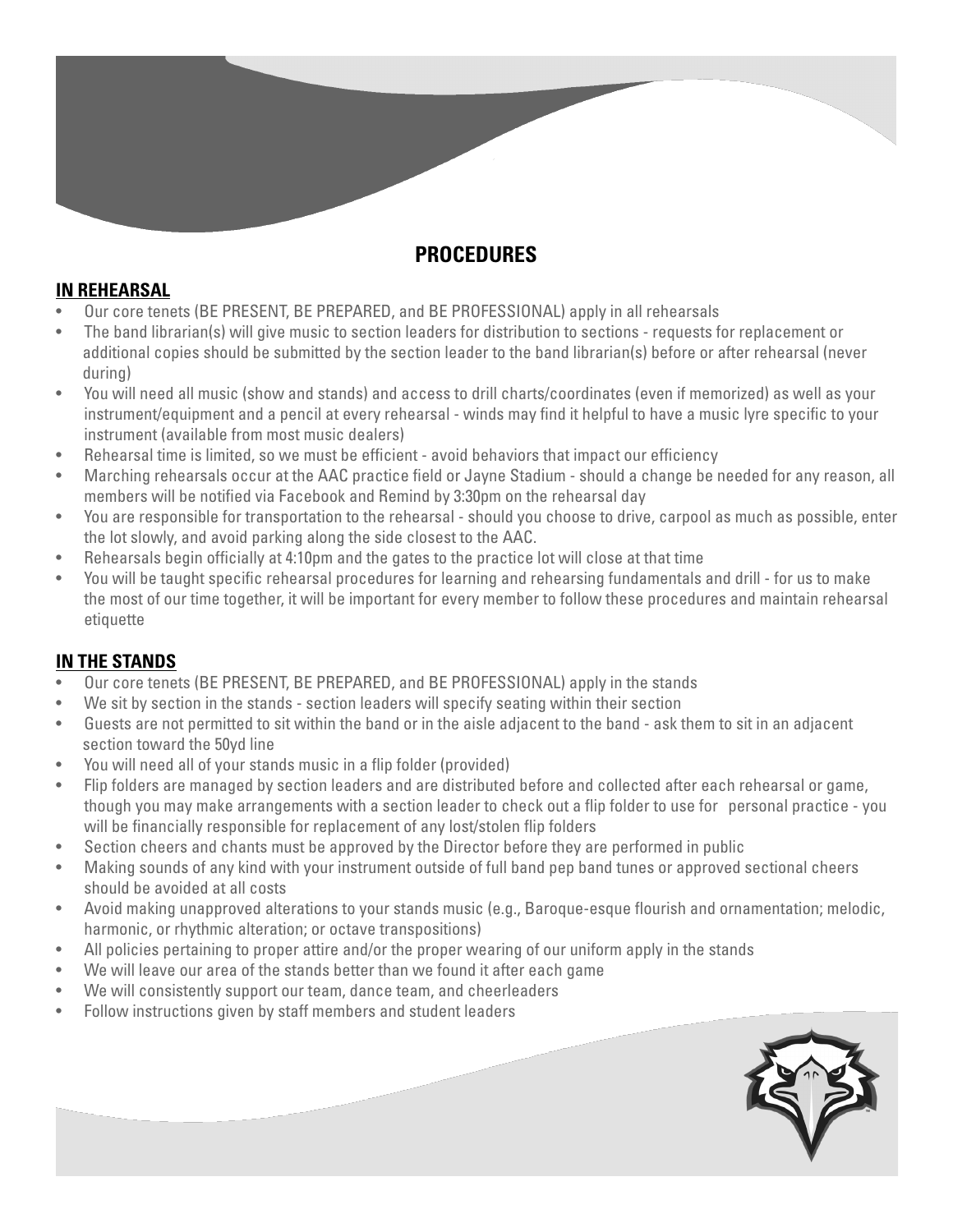

## **UNIFORM POLICIES**

## **OVERVIEW**

Given the highly visible, public nature of our band, it is vital that we maintain a polished, professional public image and that we take great care and pride in our appearance. To that end, each member will be expected to follow policies regarding the proper wear and care of our marching uniform. The uniform immediately identifies you as a member of our band and as a representative of Morehead State University. Your awareness of this fact, your understanding of this responsibility, and your appropriate adherence to our policies and the standard to which we hold all members are paramount. Conduct becoming a member of our band and of a representative of both MSU and the Department of Music, Theatre, and Dance are expected in every situation.

## **ISSUED UNIFORM PARTS FOR WINDS AND PERCUSSION**

Each winds and percussion member will be issued the following:

| <b>Bibbers</b> | Hat                                         |
|----------------|---------------------------------------------|
| Coat           | Hat Box                                     |
| Gauntlets      | Plume (issued and returned at performances) |

## **ISSUED COLOR GUARD EQUIPMENT**

Each color guard member will be issued the following:

| Flag poles        | Pre-game Flag        |
|-------------------|----------------------|
| Uniform           | <b>Practice Flag</b> |
| <b>Show Flags</b> |                      |

## **GENERAL CARE GUIDELINES**

Uniforms are to be kept pressed, neat and clean. After each performance, the uniform must immediately be hung neatly on hangers and aired out. Gauntlets and hats must also be allowed to dry (not left in the hat box). Gloves must be washed after every performance. Failure to properly care for the uniform may result in damage (mold/mildew or other damage) replacement of uniforms (in whole or in part) damaged due to misuse or improper care will be the sole responsibility of the member to which they were assigned. Your instrument is also a visual aspect of your uniform and they should be well maintained - brass instruments must be polished prior to performances (time scheduled by brass section leaders).

## **MEMBER UNIFORM RESPONSIBILITIES**

In addition to the issued uniform components, all members are responsible for purchasing the prescribed marching or color guard show. You will be fit for these during our early week and payment must be made at that time (typical cost is around \$40). If you are a veteran and your shoes still fit and are in good condition, there will be no need to purchase another pair. All wind members will also need to purchase at least one pair of black marching gloves - these can also be purchased during early week (some members may find it advantageous to have two or three pairs). Again, please be prepared to pay for these items during early week. Checks will be made payable to Robert Kapp & Associates. Winds and percussion will need calf or knee-length, solid black socks (from Wal-Mart, etc.).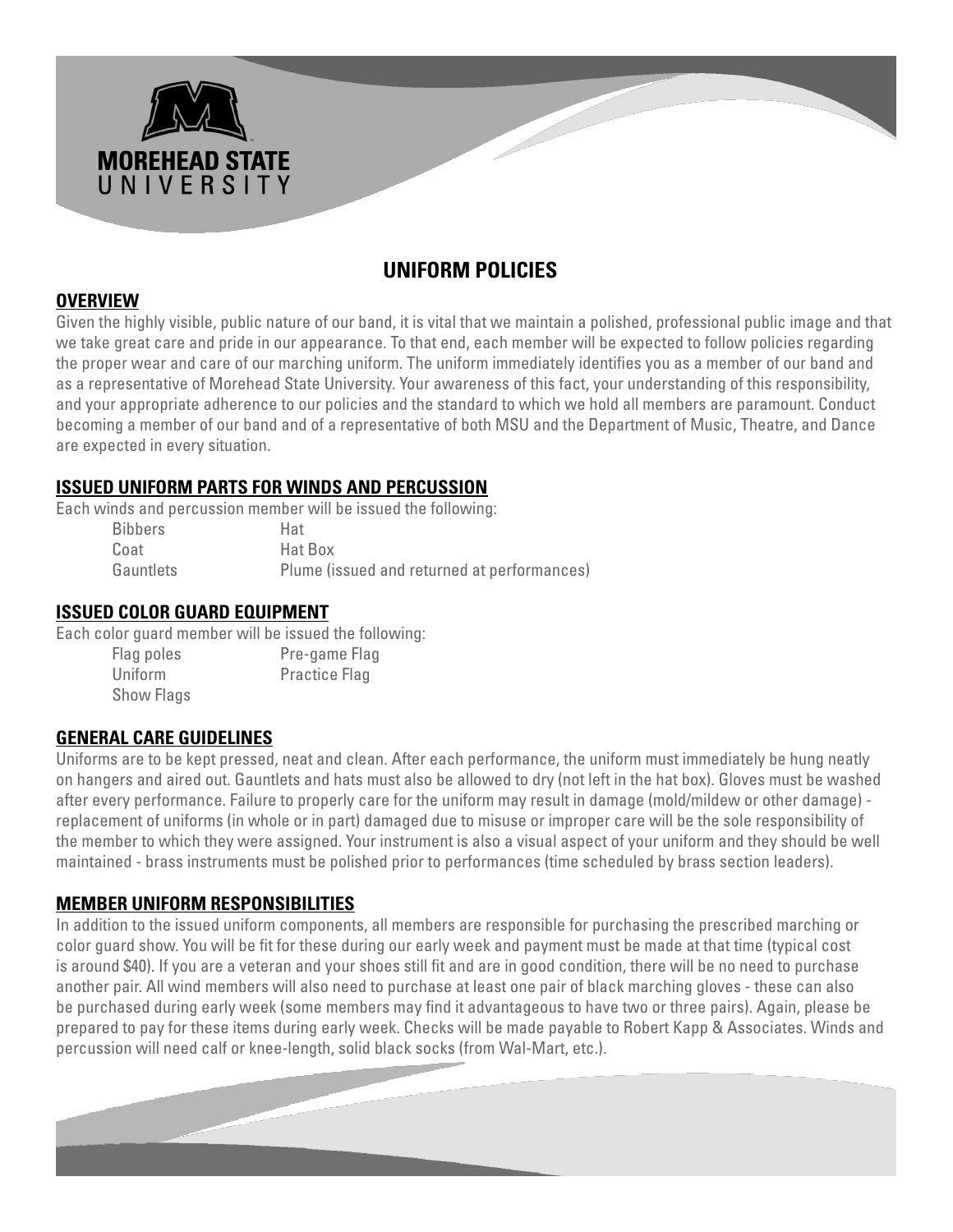## **APPEARANCE EXPECTATIONS**

- Step one of appearing at our best is to follow the general care guidelines this will ensure the uniform is kept in the appropriate condition
- Bibber legs must end 3 inches above the ground when you are wearing your black marching shoes
- No visible jewelry is permitted while in uniform
- Hair must be tucked under the hat use hairpins to ensure it stays in place
- Sunglasses (including transition lenses) are not to be worn in performance
- The hat is to be worn properly and at an appropriate angle at all times we will put hats on or take them off simultaneously as a group
- Shoes must be polished prior to reporting for every performance
- Men, all facial hair must be neatly groomed
- Hair must fall within what is considered "natural human color" dyed hair may remain visible only if it falls within these parameters
- Coats and hats remain on until word is given by the Director or designee to remove them
- Official MSU Marching Band shirts are to be worn under the uniform coats may not be removed if this shirt is not worn underneath
- Bibbers remained zipped whether or not you are wearing your coat
- You are responsible for having your uniform clean and pressed in advance of every performance
- All forms of tobacco, drugs, or alcohol are prohibited in all rehearsal and performance situations and at any time you are in uniform
- Avoid public displays of affection while in uniform (hugging a friend is one thing, holding or kissing a current or potential love interest is a completely different matter...)
- Running, sitting on the ground, push-ups, etc. should be avoided while in uniform
- Adhere to our core tenets and BE PREPARED to have a complete, clean uniform at performances and BE PROFESSIONAL in how you wear it
- What you choose to wear while in rehearsal, while traveling with the band, or in other band situations should reflect both your good taste and the pride you take in membership - MSU apparel is almost always appropriate!
- In rehearsal, All band members must wear appropriate clothing and footwear. Wear closed-toe athletic shoes that lace and are designed to give ankle and arch support. Proper shirts (no offensive logos) and pants are required, no excess skin (includes no midriffs or spaghetti strap tanks). If you have a question about dress, please ask.

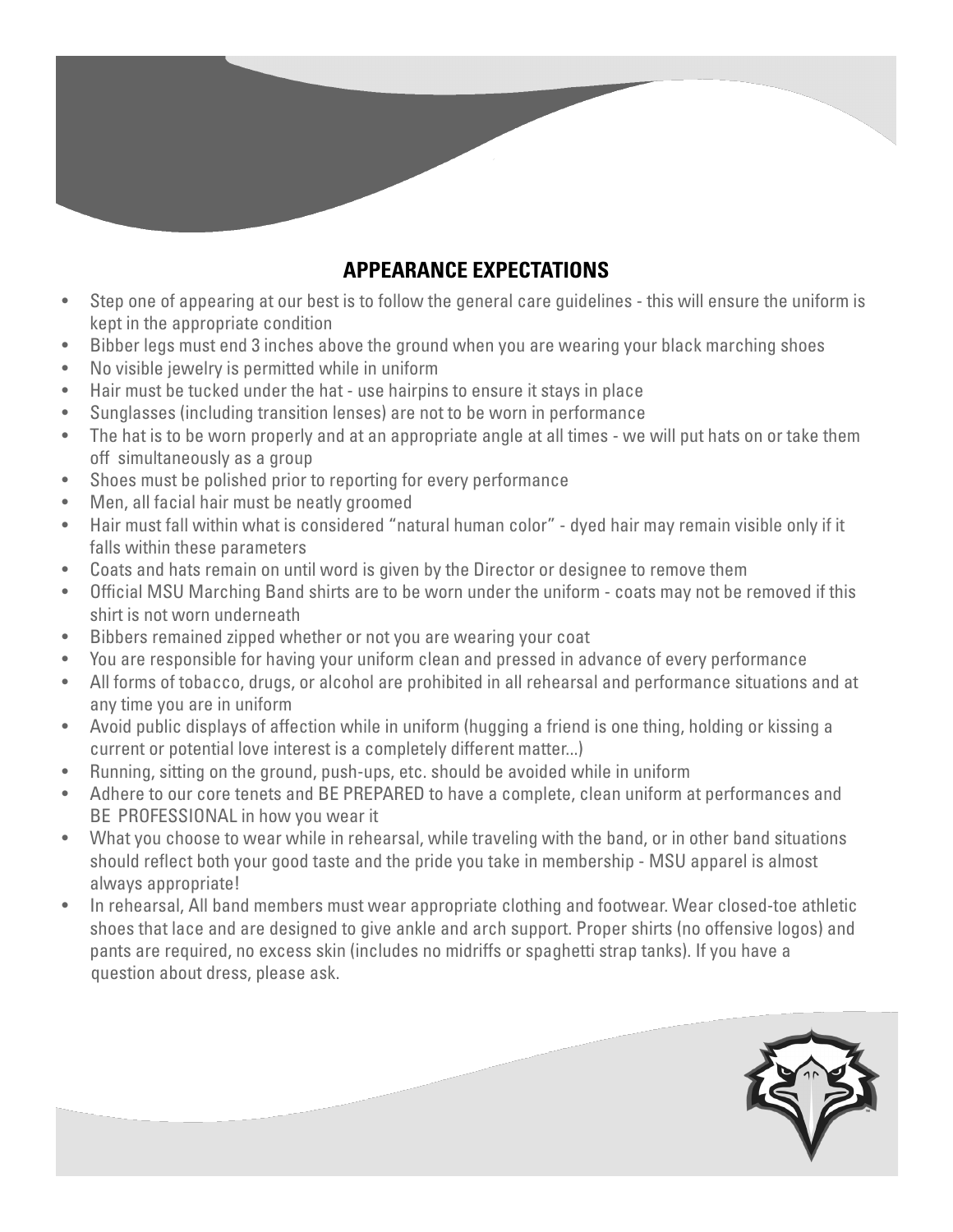

## **MEMBER EXPECTATIONS AND ATTENDANCE POLICIES**

Member expectations are based on our three core tenents: BE PRESENT, BE PREPARED, and BE PROFESSIONAL:

#### **BE PRESENT (ATTENDANCE POLICIES)**

**NOTE:** Pursuant to UAR 131.05, "Prompt and regular class attendance is the responsibility of all students. Students should be aware that excessive absenteeism, whether excused or unexcused, may affect their ability to earn a passing grade. University excused absences are grouped into five categories: 1) University-Sponsored Activities; 2) Student/Family Illness/Death; 3) Military Obligations; 4) Jury Duty or Subpoena for Court Appearances; and 5) Major Religious Holidays." Refer to UAR 131.05 for specifics on student attendance: https://www.moreheadstate.edu/MSU/media/UARs/UAR-131-05-Excused-Absences-Policy.pdf

Being present and on time for every rehearsal or performance is a critical expectation of membership. Failure to meet this expectation will result in a lowered grade. We will adhere to the following attendance policies and procedures:

- Attendance will be taken by Assistants to the Director at every rehearsal or performance event.
- Rehearsal absences and performance absences negatively impact a student's grade in different ways
- Tardiness is defined as being late to a schedule rehearsal start time or performance report time. Being over 15 minutes tardy will count as two tardies.
- Accumulating three tardies to rehearsal or performance events will count as a full rehearsal absence.
- Leaving early from rehearsal or performance is not permitted except under circumstances listed under UAR 103.05 (proper documentation required). Leaving early without documentation will count as a full absence (rehearsal or performance, depending on the event).
- Absence from dress rehearsals (Labeled clearly later in this document and on the online calendar) will result in the student being sidelined for that week's performance, regardless of the excused/unexcused status of the absence. Attendance at the performance in full uniform is still required. The student may be asked to assist with equipment.
- Music education majors have three required clinic sessions—an absence/tardy to one of these is treated like a rehearsal absence/tardy.

#### **BE PREPARED**

In order for a member to be prepared, they must have all they need for any rehearsal or performance situation and be fully capable of performing their show music or the music in the stands. To that end, the following will be used to assess member preparedness:

- Music and color guard work check-offs for performance quality and memorization will be conducted by section leaders periodically throughout our season
- Section leaders and other veterans and student leaders will work to give every member the opportunity for success, but members who fail to achieve minimum (very attainable) performance standards will see a negative impact on their course grade (variable, depending on individual student achievement level) and may be sidelined from performances until such time as performance standards have been met.
- Students who feel their section leader is assessing them unfairly have the right to request that their check-off be conducted by the Director.

#### **BE PROFESSIONAL**

A member falling short of the standard will be notified of the nature of the concern and will be given instructions for rectification of the situation - immediate compliance will be expected. Severe lapses in professionalism will result in a member's removal from a rehearsal or performance. Such incidents will be treated as unexcused absences, regardless of how much or how little time was left in the event. Further, members removed from a rehearsal or performance will be required to conference with the Director prior to being allowed to return. Insubordinate behavior, intoxication, offensive or threatening behavior or language, or other behaviors obstructive to the learning environment or reflecting poorly on MSU/MSU Bands are all examples of what might constitute cause for removal. Expectations for member professionalism extend to all band situations (including travel situations) and anytime you appear in public as an identifiable member of the MSMB.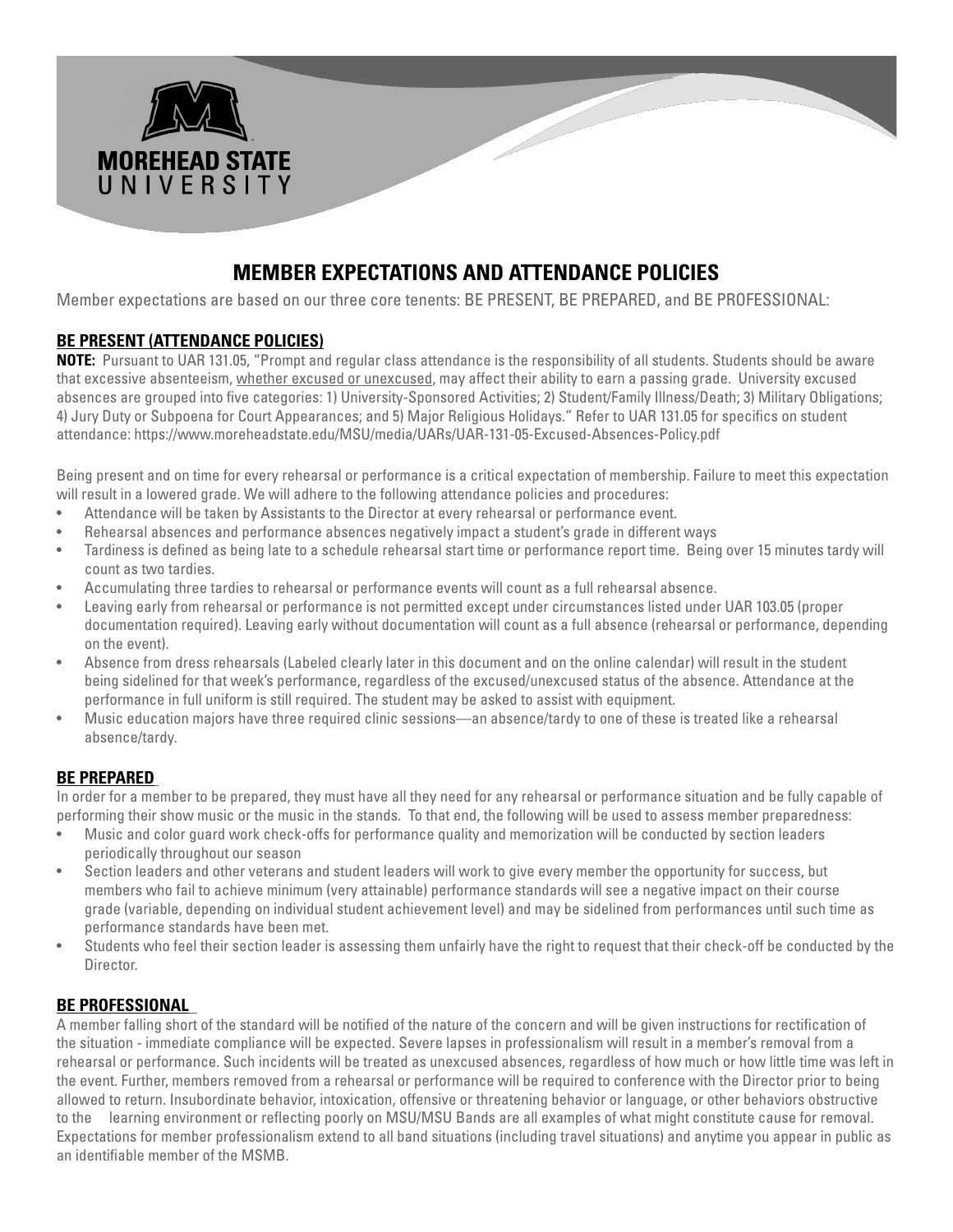# **ATTENDANCE REPORTING AND GRADING CRITERIA**

#### **ATTENDANCE REPORTING PROCEDURES**

- Sending an email or verbally informing a student leader, instructor, or the director DOES NOT constitute adequate notification and documentation of an absence, tardy, or early departure.
- For a class tardy, class absence, or early departure, the student must fill out an Excused Absence Request Form, attach adequate documentation, and submit to the band office within two business days of returning to class or from the occurence of the tardy or early departure.
- Excused Absence Request Forms are available in the band office (BMH 115) or can be downloaded and printed from our class Blackboard page (Course Documents). Completed forms and the attached documentation, must be submitted in person to the band office.
- Any tardy/absence/early departure for which no form or documentation are submitted will automatically be considered **unexcused**.
- Examples of adequate documentation:
	- University-Sponsored Activity an official, approved class excuse document
	- Student Illness an offical doctor's note or clinic visit note indicating the date/time of your visit and, if applicable, the time period the medical excuse is valid.
	- Death of close family member (for definition, see UAR 103.05) funeral notice or bulletin with date/time clearly indicated.
	- Military obligation official military order documents indicating the date/time of the obligation.
	- Jury Duty/Court Appearances offical court documents or communications indicating date/time of your obligation.
- Submission of an excused absence request form does not automatically excuse the absence. If there is an issue preventing the absence/tardy/early departure you have submitted from being excused, the director will communicate directly with you.

#### **HOW ATTENDANCE ISSUES AFFECT YOUR COURSE GRADE:**

- A student is permitted **no more than three excused absences** from rehearsals per semester. These must be properly reported in the band office using the Excused Absence Request Form (with proper documentation). Additional rehearsal absences will be considered unexcused.
	- Three excused rehearsal absences will be accepted without impact to the student's final course grade unless the excused absence occurs during a dress rehearsal and results in the student being sidelined for a performance.
	- Any unexcused rehearsal absence will result in the student's final course grade being reduced by one letter grade per absence (ex. An "A" becomes "B," then a "B" becomes "C," etc.).
	- Being sidelined due to an excused dress rehearsal absence carries an additional final course grade penalty of  $\frac{1}{2}$  a letter grade for the first occurrence and will result in failure of the course for any additional occurrences. Being sidelined due to an unexcused rehearsal absence will result in an additional final course grade penalty of one letter grade for the first occurrence and will result in failure of the course for any additional occurrences.
- Absence from a performance, regardless of unexcused or excused status will negatively impact a student's grade using the following guidelines:
	- An unexcused performance absence will result in a final course grade of "E"
	- A single excused performance absence will result in the student's final course grade being reduce by one letter (ex. "A" becomes "B"). More than one performance absence, regardless of reason, will result in a final course grade of "E."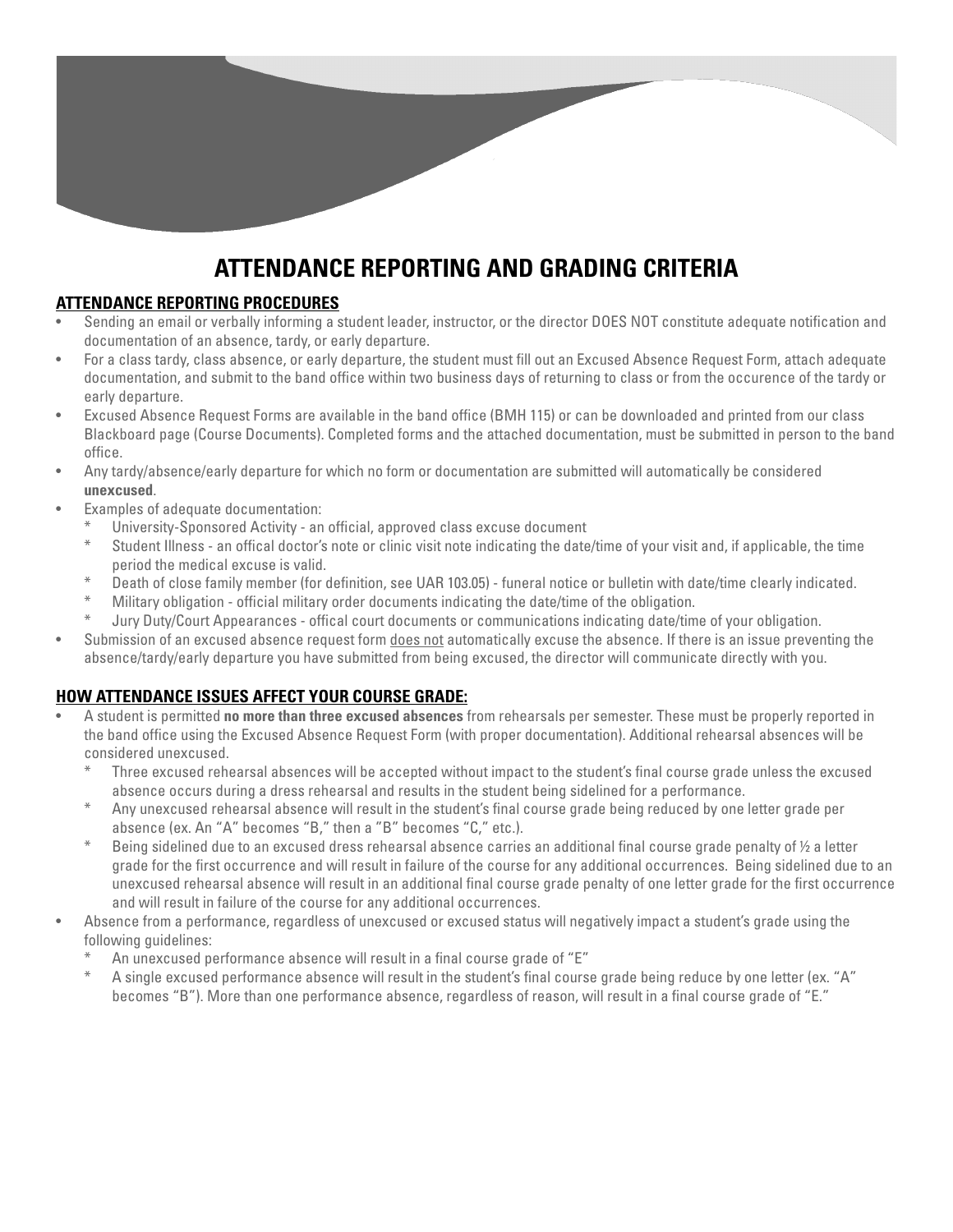

## **OTHER CONSIDERATIONS**

#### **TRAVEL**

The Morehead State University Marching Band will periodically travel to perform in exhibition. All members are required to travel on the buses unless they have been assigned to drive an equipment vehicle—do not ask for exceptions to be made, this is a liability concern. All ensemble and university policies and expectations are in effect throughout any trip. Other considerations:

- Band members are expected to adhere to our core tenets in all travel situations: BE PRESENT, BE PREPARED, and BE PROFESSIONAL
- Our travel uniform will be the official MSU Marching Band shirt the nature of the pant/skirts/shorts worn will be determined and communicated well in advance of the trip (will never include jeans, however)
- Smoking/Vaping on a motor coach is prohibited by federal law
- Possession of alcohol, drugs, or other illegal substances on trips is prohibited—alcohol is also prohibited for members 21 and older.
- Only videos rated PG-13, PG, or G may be played on motor coaches during band travel.
- We will treat any site we visit with the utmost respect—members who cause any damage or defacement will be held financially responsible.
- Violations of travel expectations will be subject to both band and university disciplinary procedures and may impact a student's final course grade in MUSM 372.

#### **STUDENT LEADERSHIP**

To function properly and fulfill our mission, the Morehead State University Marching Band depends on competent, dedicated student leaders. Here are a few things to keep in mind:

- Every member is participating in a job interview for future student leadership every day
- Student leaders in our band must have a "servant's heart" and should want more than anything to see their fellow members and their band succeed
- All student leaders must exhibit leadership skills, a positive attitude, accomplished musicianship, dedication to their academics, and a willingness to put others first
- Student leaders are expected to exemplify our core tenets (long before ever being named to a position)
- A member's reputation and the quality of the interpersonal relationships he/she has with other members of the band is a critical factor in determining whether or not that person would be a good student leader in subsequent years.

Applications for student leadership positions (e.g., section leaders, drum majors, etc.) and, if applicable, audition information as well as a full list of prerequisites and assigned responsibilities will be published each spring semester. When available, this information will be communicated via our Facebook page, Remind, and by posting near the Director's office (Baird 202).

#### **BASKETBALL BAND**

The Basketball Band performs during the late fall and spring semesters for men's and women's games. If the band is funded for 2021- 2022, membership will be determined by competitive audition. Instrumentation is limited to approximately 26 players (brass, percussion, and saxophones). Members are paid a per-game stipend. Members must be enrolled in one of the concert bands - **those who participated in the fall marching band will be given priority on spots.**

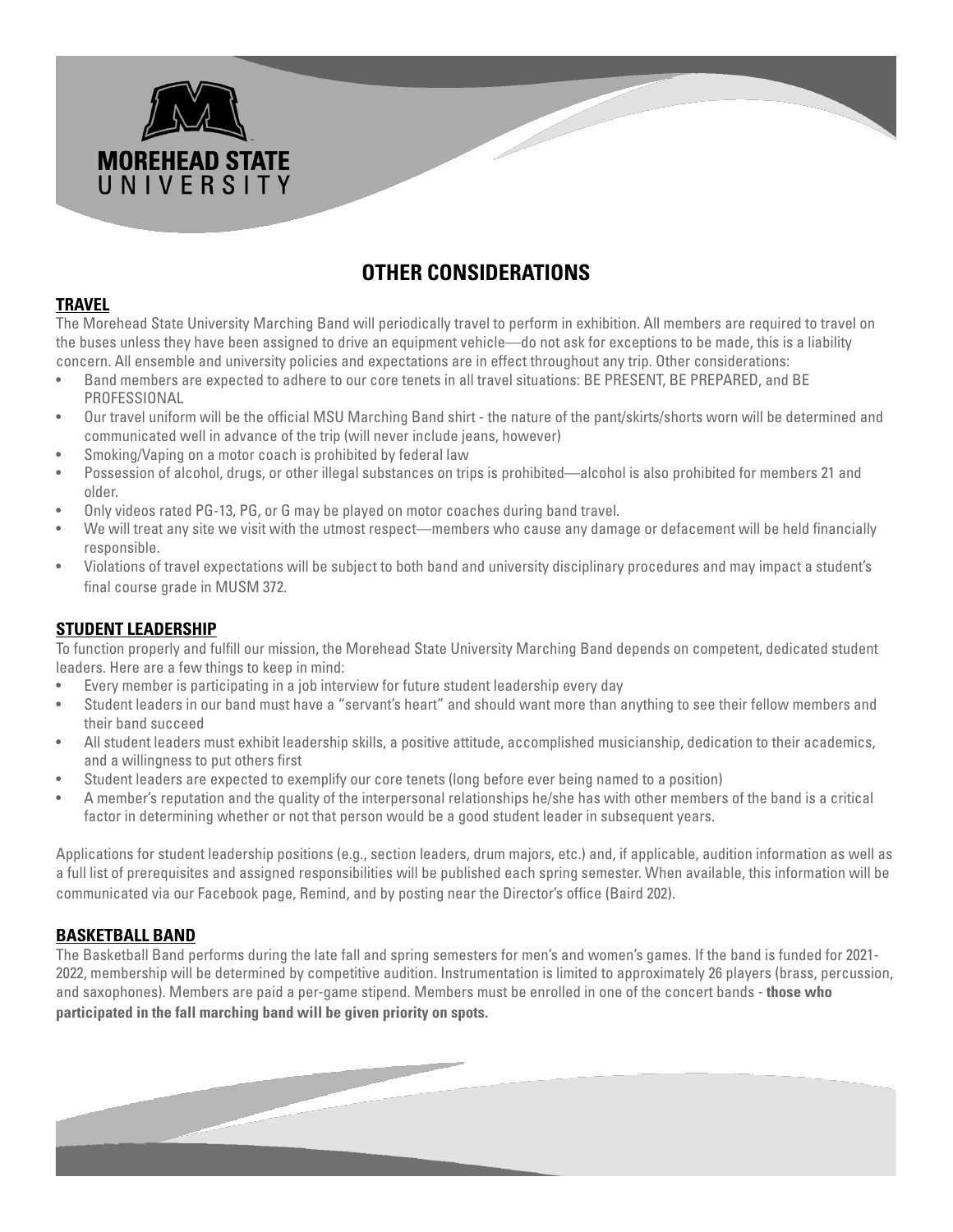

# **MOREHEAD STATE ALMA MATER**

Far above the rolling campus resting in the dale, stands the dear old Alma Mater we will always hail. Shout in chorus, raise your voices! Blue and Gold praise you! Winning through to fame and glory, dear old MSU.

# **MOREHEAD STATE FIGHT SONG**

Fight, fight, fight for Morehead. Fight on, varsity! Ever onward marching to our victory. We're gonna fight, fight fight, for Morehead. Colors, Blue and Gold. Our hopes on you we're pinning whether losing or winning— Go, you Eagles and fight, fight, fight!